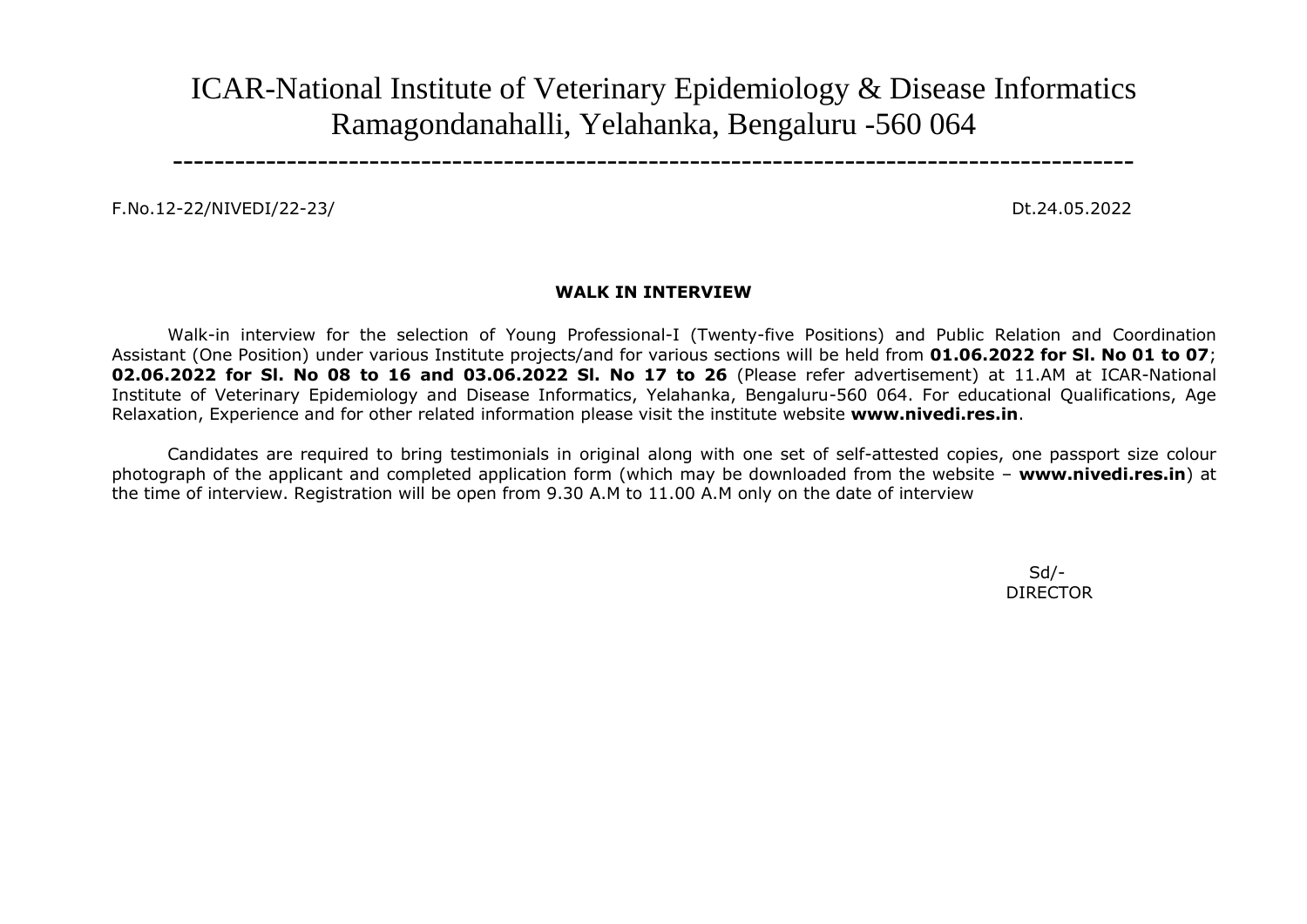| Remuneration  | All posts carry RS.25000/- (consolidated) per month                                  |
|---------------|--------------------------------------------------------------------------------------|
| Age           | 21 - 45 Years, relaxation as per rules for SI. No 1-25 & Upto 50 Years for SI. No 26 |
| <b>Period</b> | Up to 31.12.2022 which may be extended on need basis and as per rule                 |

| SI.       | Name of the project                                                                                                                                                        | Name of post                                                                                                                                                                                                            | <b>Education Qualification required</b>                                                                                                                | <b>Desirable Qualification / Experience</b>                                                                                                                                                                                                                                 |
|-----------|----------------------------------------------------------------------------------------------------------------------------------------------------------------------------|-------------------------------------------------------------------------------------------------------------------------------------------------------------------------------------------------------------------------|--------------------------------------------------------------------------------------------------------------------------------------------------------|-----------------------------------------------------------------------------------------------------------------------------------------------------------------------------------------------------------------------------------------------------------------------------|
| <b>No</b> |                                                                                                                                                                            | <b>No of Position</b>                                                                                                                                                                                                   |                                                                                                                                                        |                                                                                                                                                                                                                                                                             |
|           | 2                                                                                                                                                                          |                                                                                                                                                                                                                         |                                                                                                                                                        |                                                                                                                                                                                                                                                                             |
|           | <b>ICAR-INFAAR</b>                                                                                                                                                         | Young Professional I<br>(One Position)                                                                                                                                                                                  | <b>Essential Qualification: Bachelor Degree</b><br>in Basic Science<br>0 <sub>R</sub><br>diploma holders in Agricultural Sciences                      | Experience in AMR laboratory work related to<br>preparation of media, reagents, and PCR.<br>Experience in field work for sample collection<br>and processing. Data analysis and report<br>writing.                                                                          |
| 2         | <b>Institute Project on "understanding</b><br>nucleotide sequence variation and<br>dynamics of serotype distribution<br>in the epidemiology of bluetongue<br>in Karnataka" | Young Professional I<br><b>Essential Qualification:</b><br>(One Position)<br>B.Sc. in Microbiology/Biotechnology/<br>Pathology/Parasitology/life sciences<br>0 <sub>R</sub><br>diploma holders in Agricultural Sciences |                                                                                                                                                        | Working experience in animal cell culture and<br>Techniques,<br>Biological<br>Molecular<br>blood<br>collection from animals and willingness to tour<br>will be preferred.                                                                                                   |
| 3         | Institute Project on "Study on sero-<br>surveillance of surra in bovines"                                                                                                  | Young Professional I<br>(One Position)                                                                                                                                                                                  | <b>Essential Qualification:</b><br>B.Sc. in Microbiology/Biotechnology/<br>Biochemistry / life sciences OR diploma<br>holders in Agricultural Sciences | Experience in working with blood protozoan<br>parasitic diseases in animals, ELISA.                                                                                                                                                                                         |
| 4         | "Sero<br>Institute<br>project<br>on<br>epidemiology of IBR in India"                                                                                                       | Young Professional I<br>(One Position)                                                                                                                                                                                  | <b>Essential Qualification:</b> Graduates in<br>Science<br><b>OR</b><br>Diploma holders in Agricultural Sciences                                       | One years' hands on experience in molecular<br>techniques used in the laboratory. Should have<br>hands on experience in animal cell culture work,<br>ELISA, Nucleic<br>acid extraction,<br>cloning,<br>expression, SDS - PAGE, western<br>blotting,<br>handling of rabbits. |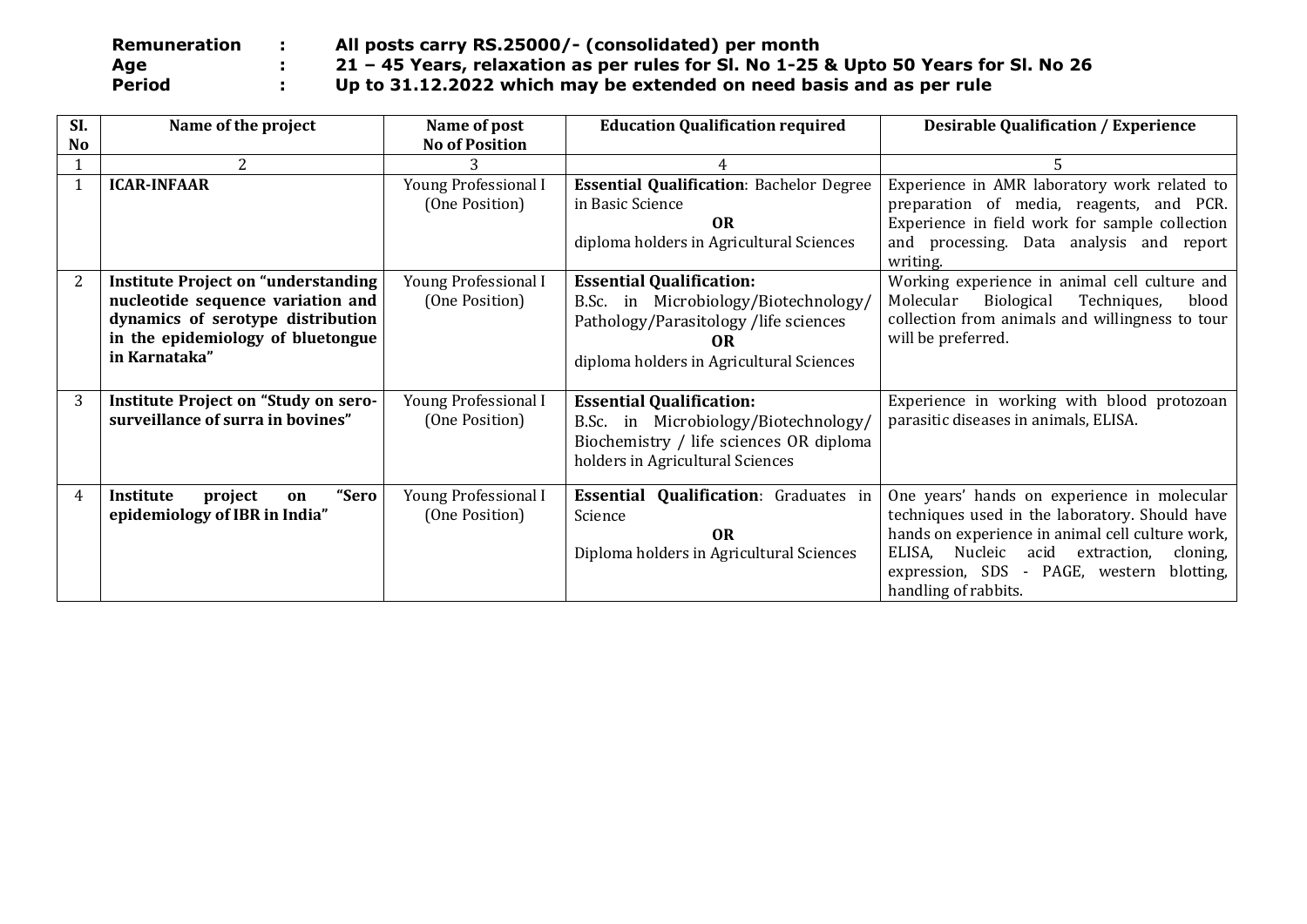| 5 | <b>Institute Project on "Epidemiology</b><br>of HS and Anaerobic infections in<br>ruminants"                             | Young Professional I<br><b>Essential Qualification: Bachelor degree</b><br>(One Position)<br>in life sciences<br><b>OR</b><br>Diploma holders in Agricultural Sciences |                                                                                                                                                                                             | Experience in disease outbreak investigation,<br>clinical<br>samples<br>standard<br>processing,<br>bacteriological techniques, and<br>laboratory<br>animal handling.<br>Hands on experience in molecular (PCR, gene<br>cloning/expression)<br>and<br>immunoassays<br>(ELISA).<br>Working knowledge in computers with basic<br>bioinformatics analysis |
|---|--------------------------------------------------------------------------------------------------------------------------|------------------------------------------------------------------------------------------------------------------------------------------------------------------------|---------------------------------------------------------------------------------------------------------------------------------------------------------------------------------------------|-------------------------------------------------------------------------------------------------------------------------------------------------------------------------------------------------------------------------------------------------------------------------------------------------------------------------------------------------------|
| 6 | <b>Institute Project on "Economic</b><br>Impact of LSD in endemic states of<br>India"                                    | Young Professional I<br>(One Position)                                                                                                                                 | <b>Essential Qualification: Bachelor degree</b><br>in life sciences<br><b>OR</b><br>Diploma holders in Agricultural Sciences                                                                | Desirable Qualification: Higher qualification<br>with specialization in Agricultural Economics /<br>Agricultural Extension or extension education/<br>Livestock economics/ Dairy economics or<br>Animal Husbandry Economics<br>/Agricultural<br><b>Statistics / Dairy Extension</b>                                                                   |
| 7 | <b>Institute Project on "Immuno-</b><br>epidemiological characterization of<br>respiratory viral persistence in<br>Pigs" | <b>Young Professional-I</b><br>(One position)                                                                                                                          | <b>Essential Qualification:</b><br>B.Sc in Microbiology/Biochemistry/<br>Biotechnology/ Genetics/other biological<br>sciences<br>0 <sub>R</sub><br>diploma holders in Agricultural Sciences | Laboratory experience in DNA cloning and<br>expression, experience doing ELISA, PCR, SDS-<br>PAGE is desired.                                                                                                                                                                                                                                         |
| 8 | <b>Institute KRISHI portal-ICAR</b><br><b>Research Data Repository for</b><br>knowledge Management                       | Young Professional I<br>(One Position)                                                                                                                                 | <b>Essential Qualification: Bachelor degree</b><br>in life sciences<br><b>OR</b><br>Diploma holders in Agricultural Sciences                                                                | 1-2 years of working experience in data<br>management and processing.                                                                                                                                                                                                                                                                                 |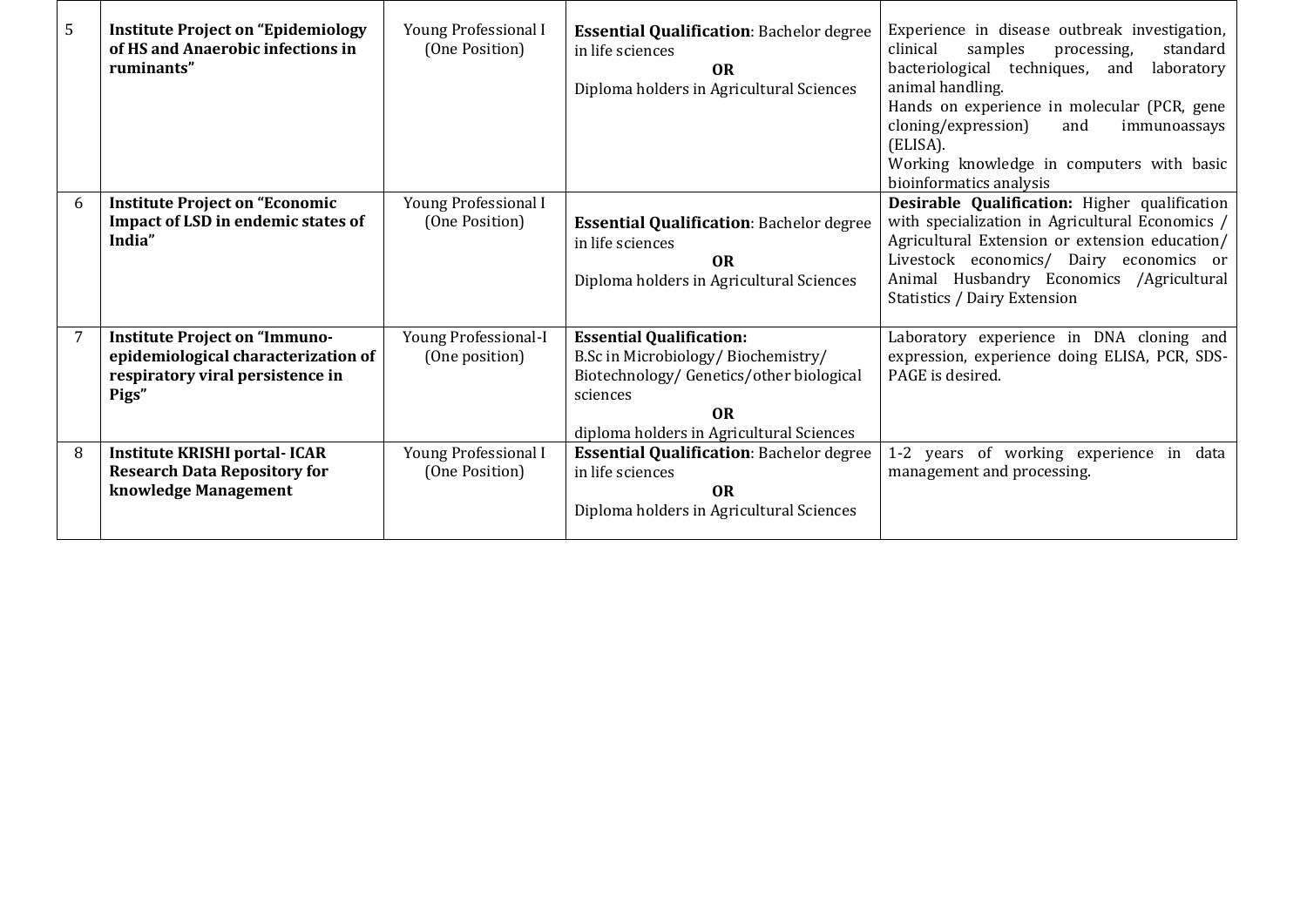| 9  | <b>Research work in PPR and</b><br><b>Leptospira Research Laboratories</b><br>Projects,<br>1. Evaluation of in-house population<br>assay for surveillance of pestedes<br>petits ruminants (PPR)<br>2. Development of recombinant<br>multi antigenic and fusion proteins<br>based immuno-diagnostics for the<br>surveillance of Leptospirosis. | Young Professional I<br>(One Position) | <b>Essential Qualification:</b><br>Graduate in Biotechnology / Microbiology<br>/Biochemistry<br><b>OR</b><br>Diploma holders in Agricultural Sciences                               | <b>Research and Laboratory skills</b><br>Hands<br>on<br>experience<br>performing<br>in<br>standardizing, evaluating, validating ELISA LAT<br>and other serological technique<br>Hands on experience with Recombinant DNA<br>technology such as PCR, cloning, expression,<br>western blot, purification of Proteins<br><b>Job Description</b><br>PCR, cloning, expression, western blot,<br>$\bullet$<br>purification of Proteins<br>Standardizing, evaluating,<br>validating<br>ELISA<br>LAT<br>for<br><b>PPR</b><br>and<br>and<br>Leptospirosis<br>Results analysis<br>$\bullet$<br>Field visit and samples collection<br>$\bullet$<br><b>Drafting Report</b><br>$\bullet$<br><b>Desirable Experience</b><br>$2 - 3$<br>years<br>laboratory<br>research<br>$\bullet$<br>experience<br>Basic computer skills (excel, word, PPT,<br>data analysis)<br><b>Bioinformatics</b><br>(Sequence<br>analysis,<br>$\bullet$<br>Primer designing)<br>Experience in PPR and leptospirosis<br>diagnosis or Research. |
|----|-----------------------------------------------------------------------------------------------------------------------------------------------------------------------------------------------------------------------------------------------------------------------------------------------------------------------------------------------|----------------------------------------|-------------------------------------------------------------------------------------------------------------------------------------------------------------------------------------|---------------------------------------------------------------------------------------------------------------------------------------------------------------------------------------------------------------------------------------------------------------------------------------------------------------------------------------------------------------------------------------------------------------------------------------------------------------------------------------------------------------------------------------------------------------------------------------------------------------------------------------------------------------------------------------------------------------------------------------------------------------------------------------------------------------------------------------------------------------------------------------------------------------------------------------------------------------------------------------------------------|
| 10 | Institute Project "Understanding<br>of small<br>carrier status<br>the<br>ruminants (Sheep and Goats in<br>endemic areas with respect to<br>Pasteurella Multocida"                                                                                                                                                                             | Young Professional I<br>(One Position) | <b>Essential Qualification:</b><br><b>Essential Qualification: Bachelor Degree</b><br>in Basic Science / Life science<br>0 <sub>R</sub><br>Diploma holders in Agricultural Sciences | One-year experience in molecular biology<br>techniques-PCR, RT PCR, SDS-PAGE<br>Knowledge of sample collection from animals.<br>Willing to travel within Karnataka and to collect<br>samples from Animals                                                                                                                                                                                                                                                                                                                                                                                                                                                                                                                                                                                                                                                                                                                                                                                               |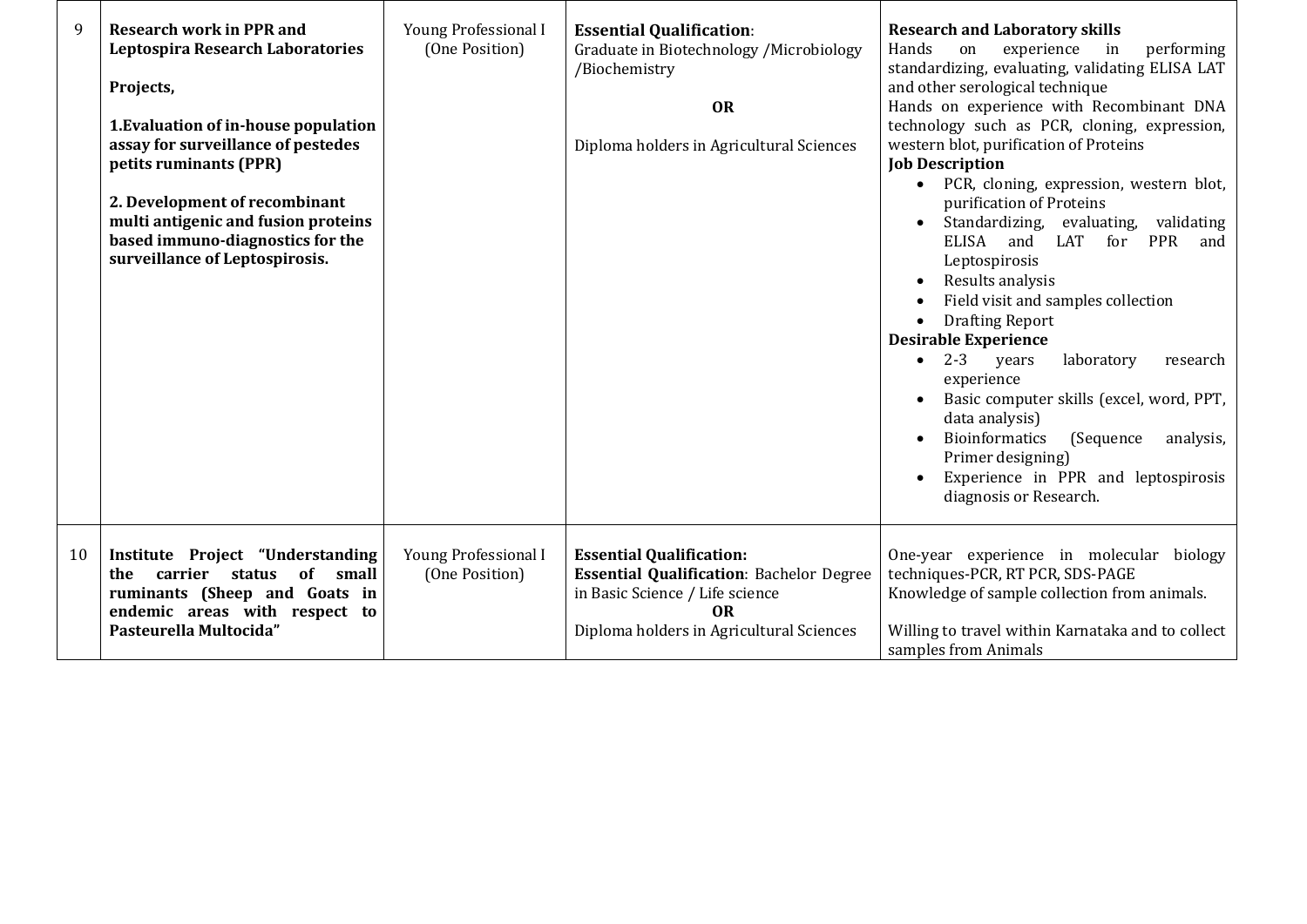| 11 | "Patho-<br>Institute<br>project<br>on<br>epidemiology<br>respiratory<br>of<br>diseases in small ruminants in<br>India"                                                                                                                                 | Young Professional I<br>(One Position)        | <b>Essential Qualification:</b><br>Microbiology/Biotechnology<br>B.sc<br>in<br>/Molecular biology/ Biochemistry.<br><b>OR</b><br>Diploma holders in Agriculture sciences | Laboratory experience working with basic<br>microbiology, bio informatics, PCR, cell culture<br>etc. and should be ready for field visit and farms<br>visit for sampling.                                                                                                   |  |
|----|--------------------------------------------------------------------------------------------------------------------------------------------------------------------------------------------------------------------------------------------------------|-----------------------------------------------|--------------------------------------------------------------------------------------------------------------------------------------------------------------------------|-----------------------------------------------------------------------------------------------------------------------------------------------------------------------------------------------------------------------------------------------------------------------------|--|
| 12 | <b>Institute Project on "Surveillance of</b><br>ovine brucellosis with reference to<br><b>Brucella ovis"</b>                                                                                                                                           | <b>Young Professional-I</b><br>(One position) | <b>Essential Qualification:</b><br>Graduate in Biotechnology / Biochemistry<br>/microbiology/life science<br><b>OR</b><br>Diploma holders in Agriculture sciences        | 1.Working<br>Microbiology<br>experience<br>in<br>laboratory<br>2. Hands-on experience in PCR and ELISA.<br>3. Willing to travel within Karnataka for sample<br>collection.                                                                                                  |  |
| 13 | <b>Institute Project on "Epidemiology</b><br>of lumpy skin disease in cattle and<br>buffaloes"                                                                                                                                                         | Young Professional - I<br>(One Position)      | <b>Essential Qualification:</b><br>Graduate in Microbiology/ Biotechnology<br>/pathology/ Life sciences<br><b>OR</b><br>Diploma holders in Agriculture sciences          | Laboratory experience working with animal cell<br>culture, isolation of animal viruses, cloning and<br>expression, Hands on experience in ELISA and<br>other molecular and immunoassays.<br>Working knowledge in computers with basic<br>bioinformatics analysis.           |  |
| 14 | Institute Project on "Evaluation of<br>status of anthelmintic and acaricide<br>of<br>resistance<br>parasites<br>in<br>ruminants"                                                                                                                       | Young Professional - I<br>(One Position)      | <b>Essential Qualification:</b><br>Graduate in Basic Sciences / Life Science<br><b>OR</b><br>Diploma holders in Agriculture sciences                                     | Experience in molecular biology techniques.                                                                                                                                                                                                                                 |  |
| 15 | Project<br>Young Professional - I<br>Institute<br>on<br>"Standardization of serological and<br>(One Position)<br>molecular tests and surveillance of<br>encephalitis<br>Japanese<br>virus<br>infection in pigs in Southern part of<br>Karnataka state" |                                               | <b>Essential Qualification:</b><br>Graduate in Microbiology/Biotechnology/<br>Biochemistry / Life Science<br><b>OR</b><br>Diploma holders in Agriculture sciences        | Hands on experience in performing<br>PCR.<br>Cloning, Protein expression, and ELISA<br>Hands on experiencing handling mammalian cell<br>culture, virus propagation in cell culture.<br>Experience in Research or diagnostic laasic<br>computer skills, Basic Bioinformatics |  |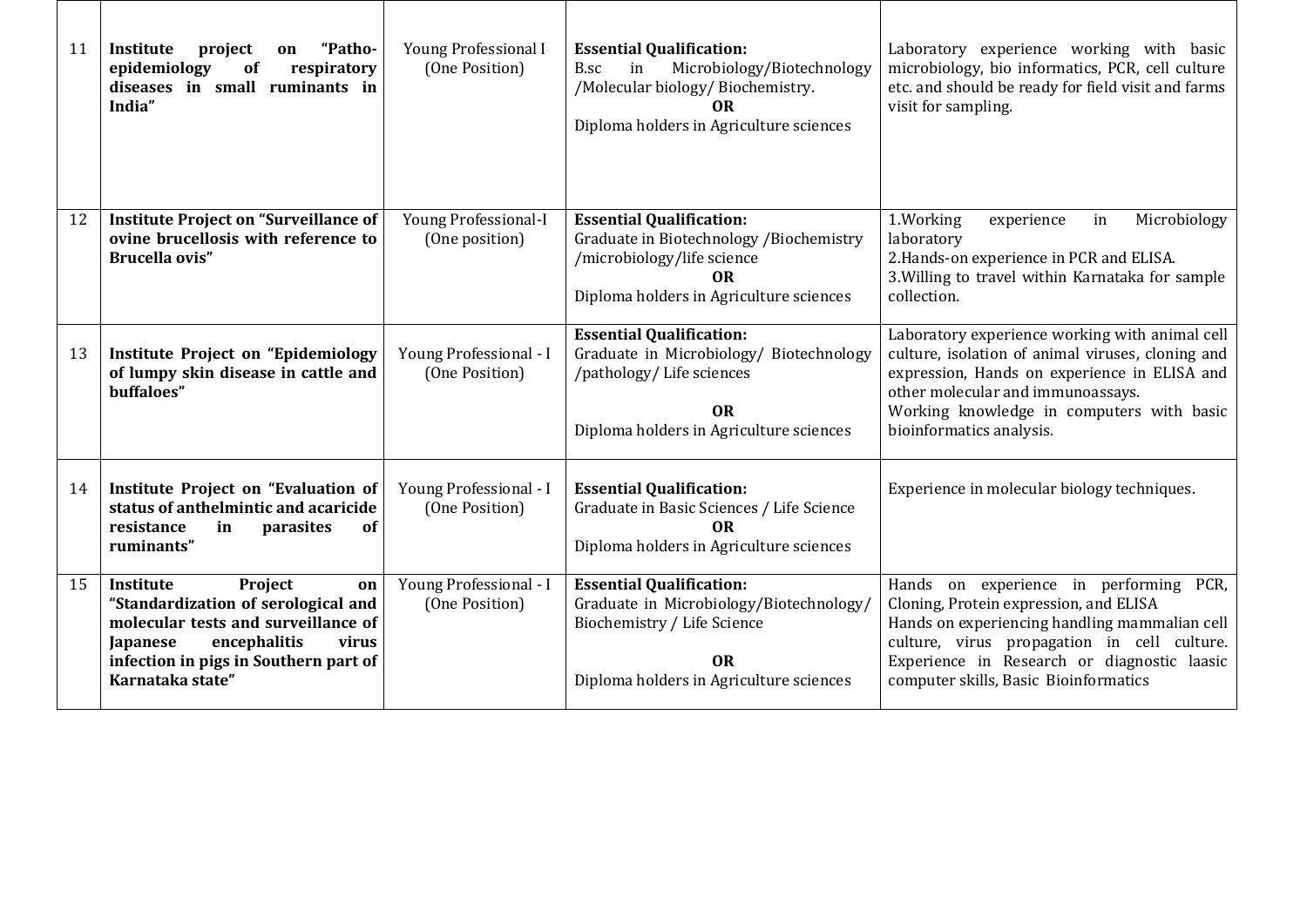| 16 | Institute Computer, Web & Server<br><b>Management, Networking</b>    | Young Professional I<br>(One Position)                                                                                         | <b>Essential Qualification:</b><br>Graduate in Computer science with<br>Networking Knowledge<br><b>OR</b><br>Diploma holders in Engineering /<br>Technology with computer                       |                                                                                                                                                                                                                                                                                      |  |
|----|----------------------------------------------------------------------|--------------------------------------------------------------------------------------------------------------------------------|-------------------------------------------------------------------------------------------------------------------------------------------------------------------------------------------------|--------------------------------------------------------------------------------------------------------------------------------------------------------------------------------------------------------------------------------------------------------------------------------------|--|
| 17 | <b>Institute Biosafety Lab</b><br>(Mechanical Engineer)              | Young Professional I<br><b>Essential Qualification:</b><br>Diploma in Mechanical Engineering /<br>(One Position)<br>Technology |                                                                                                                                                                                                 | Experience in maintenance activities of HVAC<br>and basic computer skills.                                                                                                                                                                                                           |  |
| 18 | <b>Medical Unit</b>                                                  | Young Professional I<br>(One Position)                                                                                         | <b>Essential Qualification:</b><br>General Nursing and Midwifery (GNM) or<br>deploma holders in nursing /B. Pharm                                                                               | Minimum 5 yearss of experience in the field of<br>hospital setup, Knowledge in computer                                                                                                                                                                                              |  |
| 19 | <b>Institute Engineering Section</b><br>(Electrical Engineer)        | Young Professional I<br>(One Position)                                                                                         | <b>Essential Qualification:</b><br>Experience in<br>electrical work, and<br>Diploma in Electrical Engineering<br>computer skills.<br>/Technology                                                |                                                                                                                                                                                                                                                                                      |  |
| 20 | Institute "NABL/ISO, Social media<br>and Brand ICAR/Vehicle section" | Young Professional I<br>(One Position)                                                                                         | <b>Essential Qualification:</b><br>Graduates in Science/Computer / Data<br>Science<br><b>OR</b><br>Diploma holders in agriculture & allied<br>sciences with computer and Data science<br>skills | Experience<br>laboratory<br>related<br>in<br>work/computer<br>skills/graphical<br>designing/<br>Photoshop/Coral draw/Website designing &<br>Management/Social<br>media<br>digital<br>and<br>marketing/search<br>engine<br>optimization/management of virtual meeting<br>platforms.   |  |
| 21 | Institute Cash bill/ Establishment<br>section                        | Young Professional I<br>(One Position)                                                                                         | <b>Essential Qualification:</b><br>B.com/BBA/BBS (with minimum 60%<br>marks)<br>from<br>recognized<br>a<br>University/college.<br>(With minimum one year of experience in<br>relevant field.)   | Knowledge of IT applications, virtual meeting<br>platforms and computer skills (MS word, Excel,<br>PowerPoint, Tally, etc.) will be added advantage.<br>Working experience in Office Administration<br>especially in Establishment & other related<br>activities, E - Office & PFMS. |  |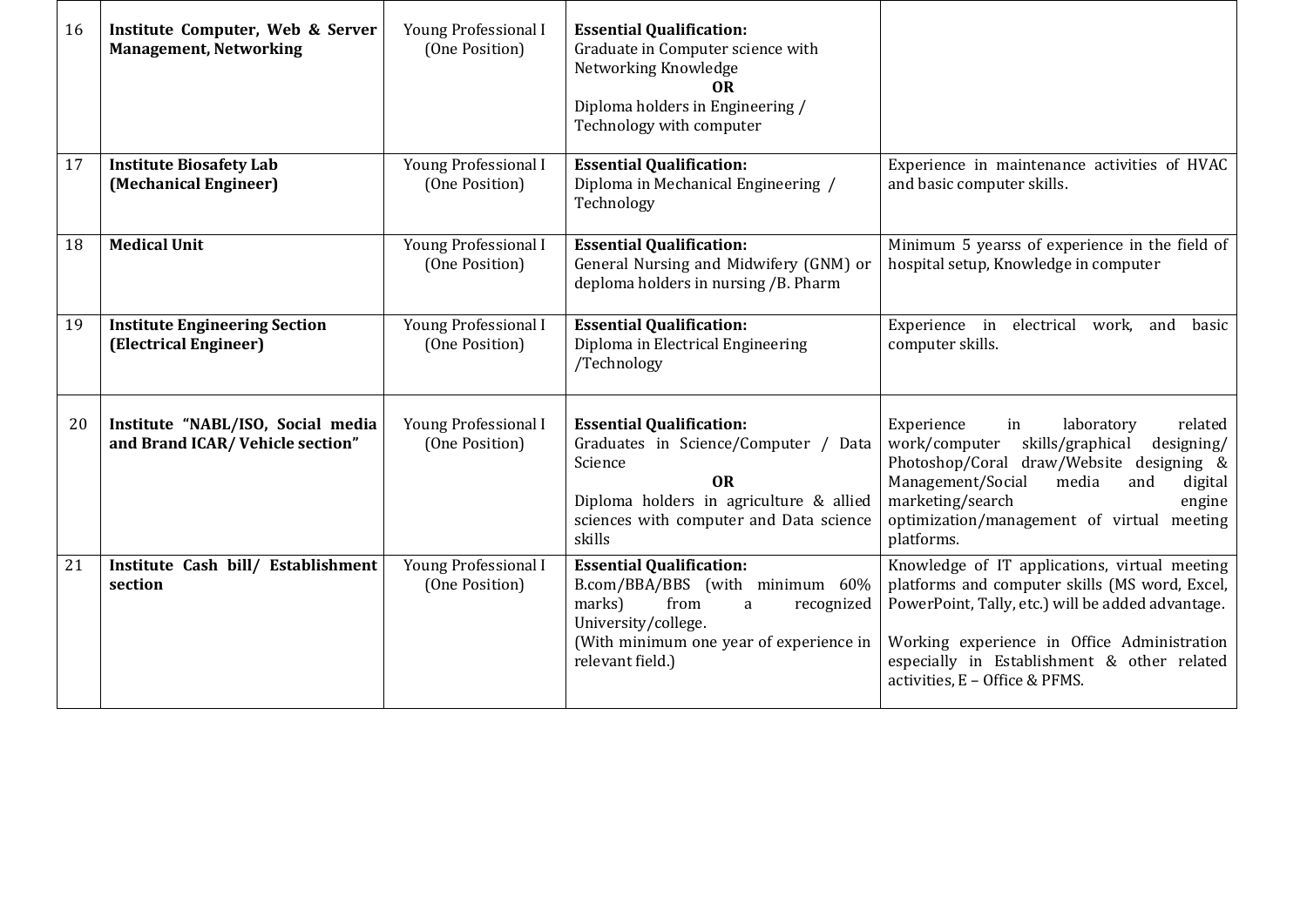| 22 | Institute "DAPSC/ST"                                                                                                                                                                                                             | Young Professional I<br>(One Position)                                                                                                                                                   | <b>Essential Qualification:</b><br>Graduates in any branch of Science<br>Natural science<br><b>OR</b><br>Diploma holders in Agriculture and allied<br>Sciences    | Experience in field work, knowledge in IT<br>applications and computer skills<br>Candidate<br>belongs<br><b>Scheduled</b><br>to<br>Tribe/Scheduled caste will be preferred.                                       |  |
|----|----------------------------------------------------------------------------------------------------------------------------------------------------------------------------------------------------------------------------------|------------------------------------------------------------------------------------------------------------------------------------------------------------------------------------------|-------------------------------------------------------------------------------------------------------------------------------------------------------------------|-------------------------------------------------------------------------------------------------------------------------------------------------------------------------------------------------------------------|--|
| 23 | Institute "DAPSC/ST"                                                                                                                                                                                                             | Young Professional I<br>(One Position)                                                                                                                                                   | <b>Essential Qualification:</b><br>Graduates in sciences / Commerce /<br>/Management/Humanities/Technology<br><b>OR</b><br>Diploma holders in Agriculture science | Knowledge of Data Collection & Analysis.<br>Candidate<br>belongs<br><b>Scheduled</b><br>to<br>Tribe/Scheduled caste will be preferred.                                                                            |  |
| 24 | "Socio-<br><b>Institute</b><br>Project<br>on<br>upliftment of<br>the<br>economic<br>Scheduled Tribe/Scheduled Caste<br>livestock farmers and farm women<br>in rural areas through improved<br>livestock production technologies" | Young Professional I<br><b>Essential Qualification:</b><br>(One Position)<br>Graduate in science / Social sciences/<br>management<br><b>OR</b><br>Diploma holders in Agriculture science |                                                                                                                                                                   | Field level experiences in data collection,<br>knowledge and skill in computer applications<br>and data management.<br>Candidate<br>belongs<br><b>Scheduled</b><br>to<br>Tribe/Scheduled caste will be preferred. |  |
| 25 | <b>Hindi Cell</b>                                                                                                                                                                                                                | Young Professional I<br>(One Position)                                                                                                                                                   | <b>Essential Qualification: BA (Hindi Mass</b><br>Communication / Hindi Journalism) or<br>Bachelor Degree in Basic Science with<br>hindi as one subject.          | One year or more working experience in<br>assisting scientific editing and proof reading for<br>research journals, magazines and books in<br>reputed organizations.                                               |  |
| 26 | <b>Director's Personal Section</b>                                                                                                                                                                                               | <b>Public Relation and</b><br><b>Coordination Assistant</b>                                                                                                                              | Graduates in any branch of Science /<br>Natural science                                                                                                           | Experience<br>in managerial<br>coordination<br>activities in reputed organizations will be<br>preferred                                                                                                           |  |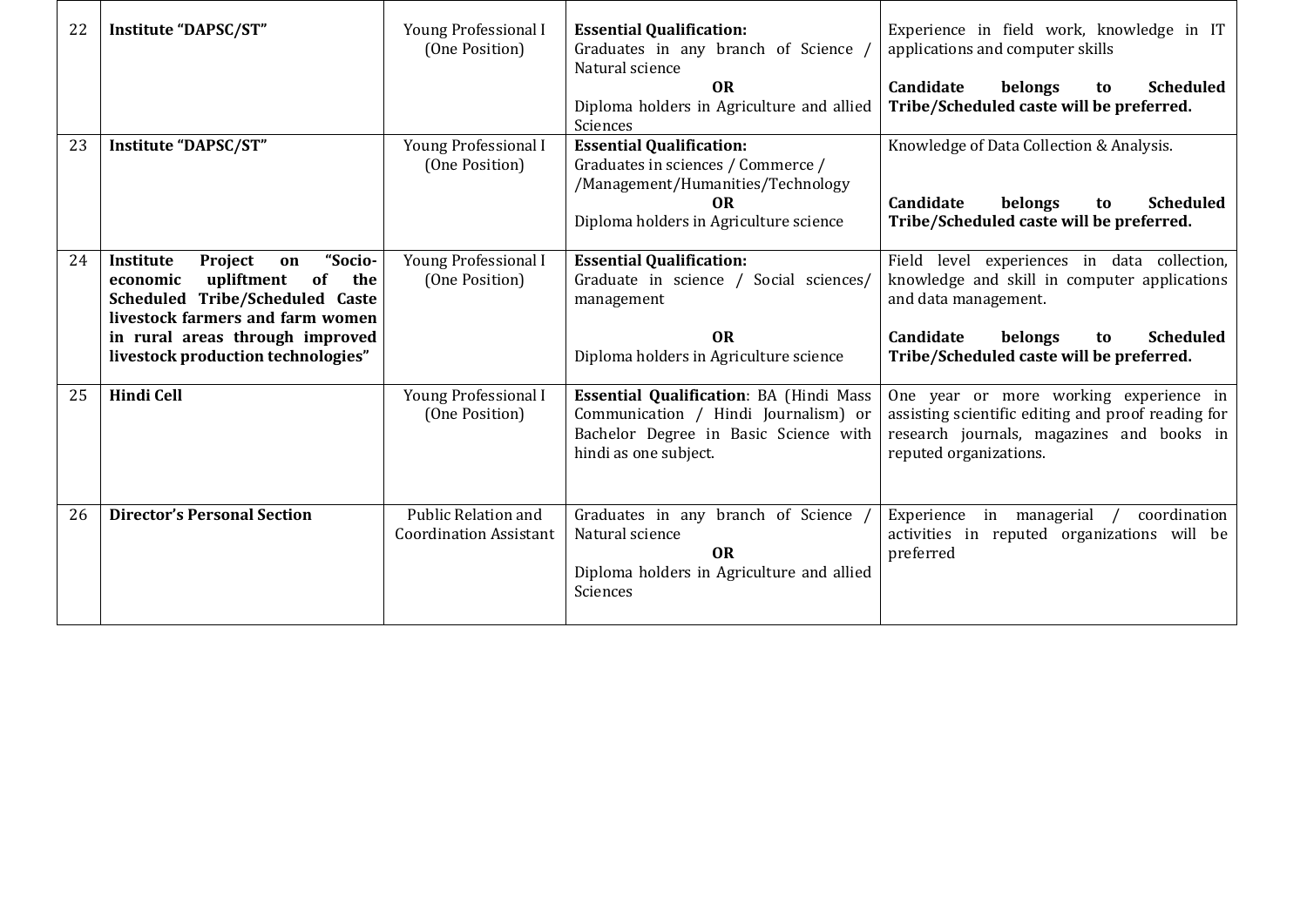## **Annexure-I**

## **Terms & Conditions:**

- 1. The eligible candidates are requested to attend the interview as per the date mentioned with detailed bio-data affixing recent passport size photograph of the candidate and copies of self-attested certificates in support of age, qualifications, experience and other credentials.
- 2. No T.A/D.A. will be paid for appearing in the Exam/ interview.
- 3. Age will be reckoned from the date of Advertisement.
- 4. Initial engagement of will be for one year which will be extendable for two more years (01 year at a time) subject to requirement of the services of the YP in the organization and satisfactory performance of the candidate
- 5. ICAR-NIVEDI reserves the right to increase/decrease the number of vacancies as per requirement.
- 6. The consolidated emoluments of Young Professional-I (YP-I) will be Rs.25, 000/- per month. No other allowance will be payable.
- 7. The income tax or any other tax liable to be deducted as per the prevailing rules will be deducted at source before effecting payment of monthly salary.
- 8. The above positions are purely on temporary basis. The engagement will not constitute a regular job or appointment of any nature in ICAR and selected candidate will not be entitled for any claim for regular appointment/absorption in ICAR in future.
- 10. If any candidate is found to have submitted false claims at later stage, his/her candidature will be summarily rejected, and no correspondence will be entertained in this regard.
- 11. Canvassing in any form will liable to disqualify the candidature. The Director's decision will be final and binding in all respects.
- 12. Engagement of YPs shall be regulated as per ICAR OM No. Agril. Edn. l -062020-A&P, dated 4th December 2020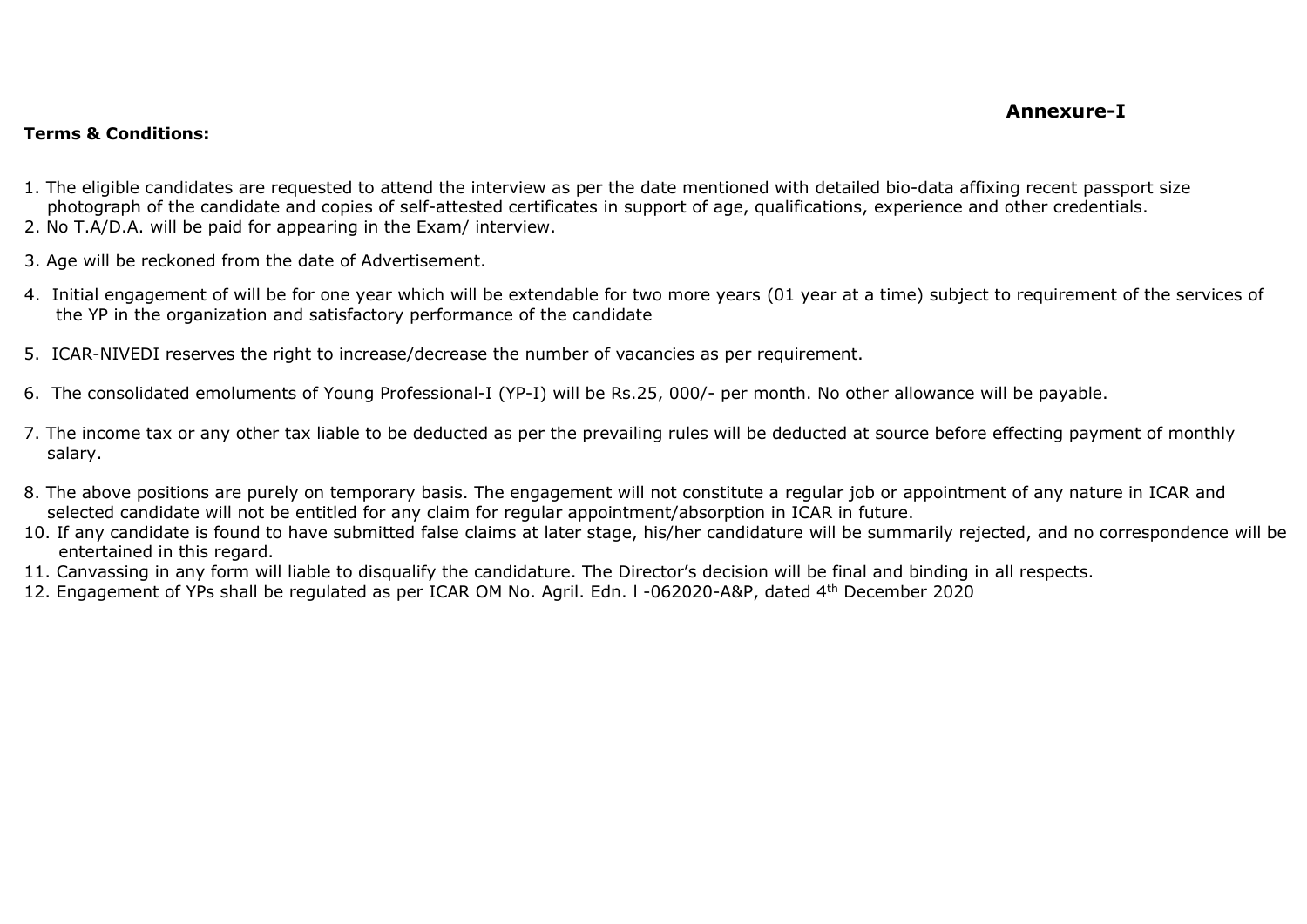FORMAT OF APPLICATION

APPLICATION FOR THE POST \_\_\_\_\_\_\_\_\_\_\_\_\_\_\_\_ (Sl. No………….)

| 1.                 | Name of the Candidate                        |                             | $\overline{\phantom{a}}$ |                 |                             |
|--------------------|----------------------------------------------|-----------------------------|--------------------------|-----------------|-----------------------------|
| 2.                 | Father's Name                                |                             | $\blacksquare$           |                 |                             |
| 3.                 | Date of birth                                |                             | $\blacksquare$<br>٠      |                 |                             |
| 4.                 | Whether SC/ST/OBC/PH/Gen                     |                             | $\blacksquare$<br>٠      |                 |                             |
| 5.                 | Postal address                               |                             | ٠<br>٠                   |                 |                             |
| 6.                 | Permanent address                            |                             | ٠                        |                 |                             |
| 7.                 | Qualification (starting from SSLC till date) |                             |                          |                 |                             |
| Degree/Certificate |                                              | School/Board/<br>University |                          | Year of passing | Percentage/<br><b>Class</b> |
|                    |                                              |                             |                          |                 |                             |
|                    |                                              |                             |                          |                 |                             |

AFFIX SELF ATTESTED LATEST PASSPORT SIZE PHOTOGRAPH